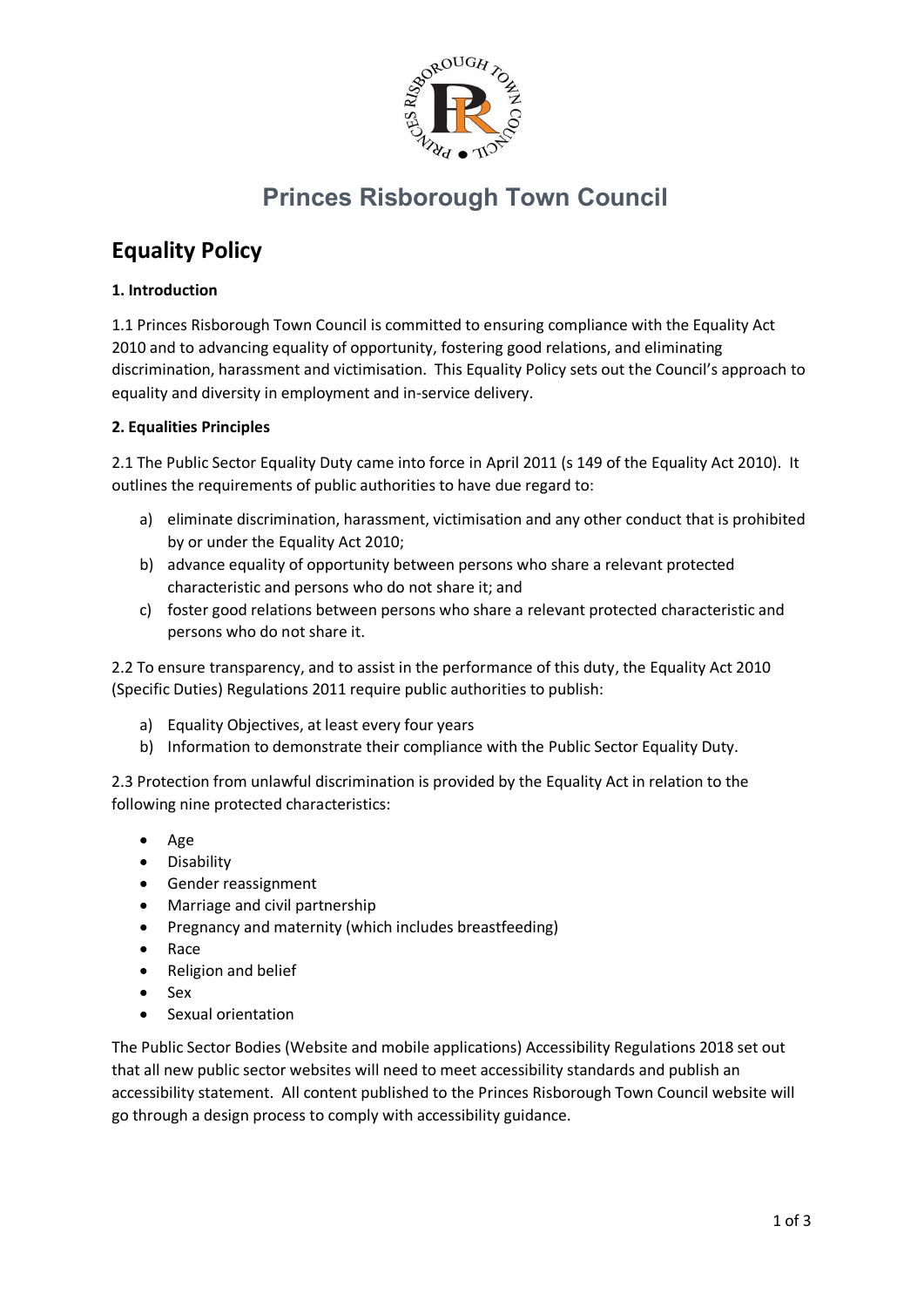

## **3. Equalities Objectives and Delivery**

3.1 Our communities and our workforce are made up of a diverse range of individuals and groups with differing needs. We want our Town to be a place everyone can be proud of, with excellent services, thriving businesses and outstanding public spaces for everyone. We want all our residents, regardless of background, to have access to great life opportunities, living healthy successful lives, doing business with ease, ageing well independently, and working towards achieving their goals in life.

3.2 In line with our ambitions to make Princes Risborough the best possible place to live, raise a family, work and do business, our main objective is that all of our work is completed within the context of the Equality Duty – tackling discrimination, advancing opportunity and fostering good relations within our communities.

3.3 To do this, we aim to achieve the following objectives, which support the Council's strategic priorities (as identified in our Business Plan):

- a) Develop, commission and deliver inclusive and responsive services
- b) Foster strong relationships within our communities so everyone feels safe, supported to live independently, and residents are encouraged to get involved in improving local services
- c) Develop and support a highly skilled workforce who are collaborative and ambitious in the work they do, whilst valuing diverse perspectives
- d) Ensure leadership and organisational commitment to equality and diversity.

3.4 To support the delivery of these objectives the Town Council will:

- Engage with local communities when making decisions, including those with protected characteristics.
- Engage in planning and delivering activities that foster good relations.
- Seek to ensure services are accessible to local people and communities.
- Provide access to Buckinghamshire Association of Local Councils' learning and development opportunities to support councillors and officers in achieving equality objectives and outcomes.
- Meet legal requirements to make reasonable workplace adjustments for disabled people.

#### **4. Responsibility and Accountability**

4.1 Working with partners in the statutory, voluntary and business sector is a key feature of the Town Council's work. It is also an essential part of promoting the general wellbeing of Princes Risborough's citizens. The Town Council has a number of strategic partnerships and it will act as an equality champion and promote equality matters in partnership work.

4.2 Princes Risborough Town Council remains responsible for meeting our statutory equality duties and complying with the legislation even where functions are carried out all, or in part, by external suppliers. Procurement therefore must be carried out in a way that promotes equality of opportunity, ensuring that services provided through contracts meet the needs of all users through the development of good practice. We therefore expect everyone completing our tender/contract awarding process to demonstrate that they take reasonable steps to ensure access and equal treatment in employment and service delivery.